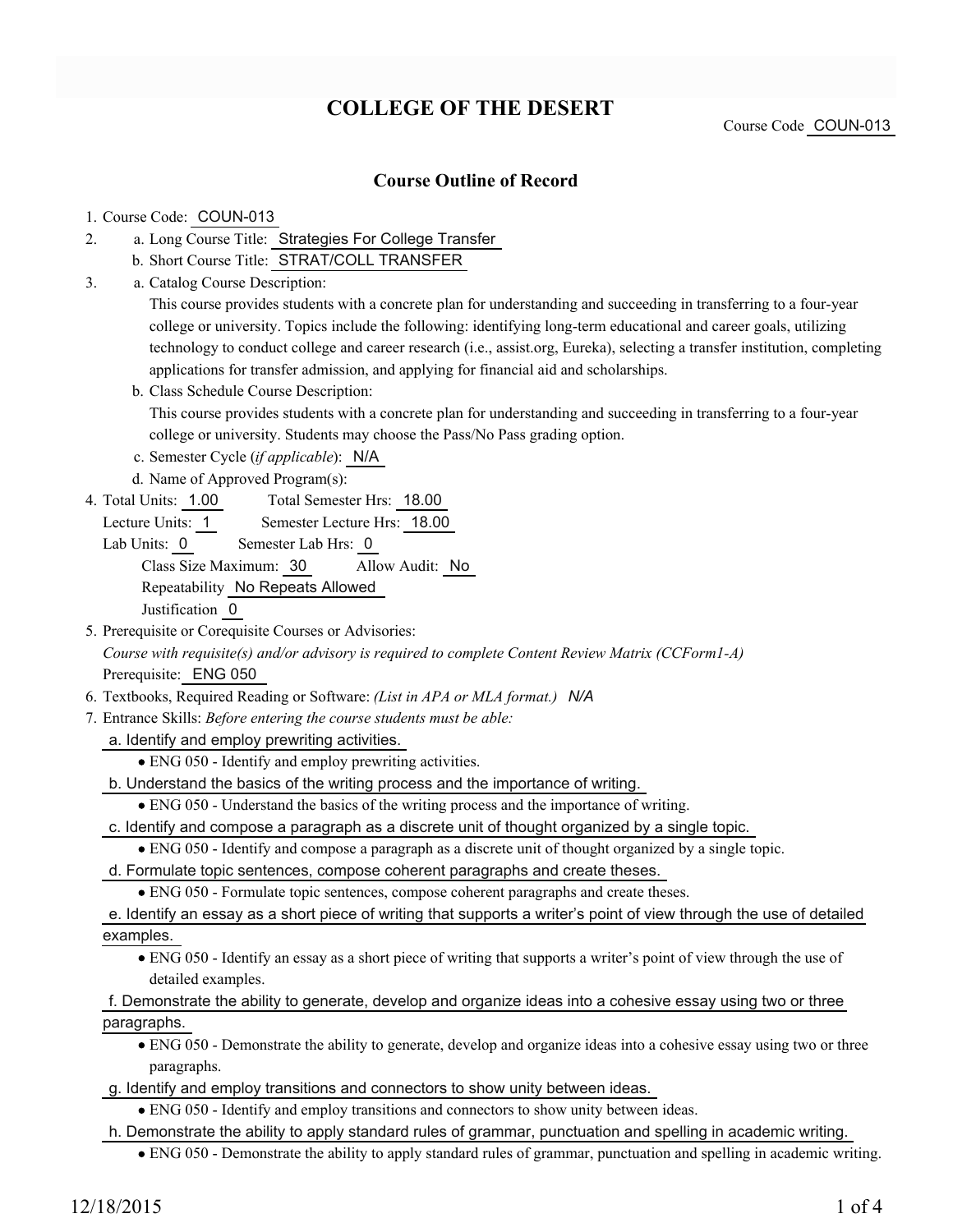# COUN 013-Strategies For College Transfer

- i. Participate thoughtfully and critically in peer review, as well as self-evaluate, edit and revise
- j. Demonstrate the ability to produce several drafts of essays through a series of revisions using a computer.
- ENG 050 Demonstrate the ability to produce several drafts of essays through a series of revisions using a computer. k. Read, comprehend, and summarize 8th grade level readings and identify main ideas and supporting details.
- ENG 050 Read, comprehend, and summarize 8th grade level readings and identify main ideas and supporting details.
- l. Identify and recognize diverse values and perspectives in short readings and academic writing.
	- ENG 050 Identify and recognize diverse values and perspectives in short readings and academic writing.
- m. Recognize and explain patterns of idea development in short readings and academic writing.
	- ENG 050 Recognize and explain patterns of idea development in short readings and academic writing.
- 8. Course Content and Scope:

### Lecture:

- Effective decision making and selecting a transfer institution; motivation, goals and barriers are 1. examined.
- 2. General transfer information
	- 1. Eligibility requirements
	- 2. Curriculum requirements, including admission, breadth and major coursework
	- 3. CSU and UC systems, and articulation agreements
	- 4. Student Support Services, including admissions, financial aid, housing and special support programs and services.
- 3. Integrating the use of technology in the college and career research process.
- 4. College publications, including catalogues, view sheets, brochures, et al.
- 5. The application process, including admission, financial aid, scholarship, and housing.
- 6. Developing a transfer Student Educational Plan

Lab: *(if the "Lab Hours" is greater than zero this is required)*

- 9. Course Student Learning Outcomes:
	- 1. Identify the appropriate steps required to transfer to a four-year college.
	- 2. Formulate a list of potential transfer institutions utilizing electronic, print, and personal perspectives.
- 10. Course Objectives: Upon completion of this course, students will be able to:

a. Answer basic questions about the transfer process, including eligibility requirements, general education and major core requirements, application procedures, test scores and transcripts, letters of recommendation, declared majors, and impacted majors

- b. Use college catalogues
- c. Use of student support services
- d. Apply for financial aid, scholarships, housing, child care, and special services
- e. Make informed transfer choices
- Methods of Instruction: *(Integration: Elements should validate parallel course outline elements)* 11.
	- a. Discussion
	- b. Distance Education
	- c. Lecture

Other Methods:

a. Guest speakers b. Student reports c. Audio/visual presentations

12. Assignments: (List samples of specific activities/assignments students are expected to complete both in and outside of class.) In Class Hours: 18.00

Outside Class Hours: 36.00

a. In-class Assignments

-participate in weekly discussions on transfer and scholarships search processes

b. Out-of-class Assignments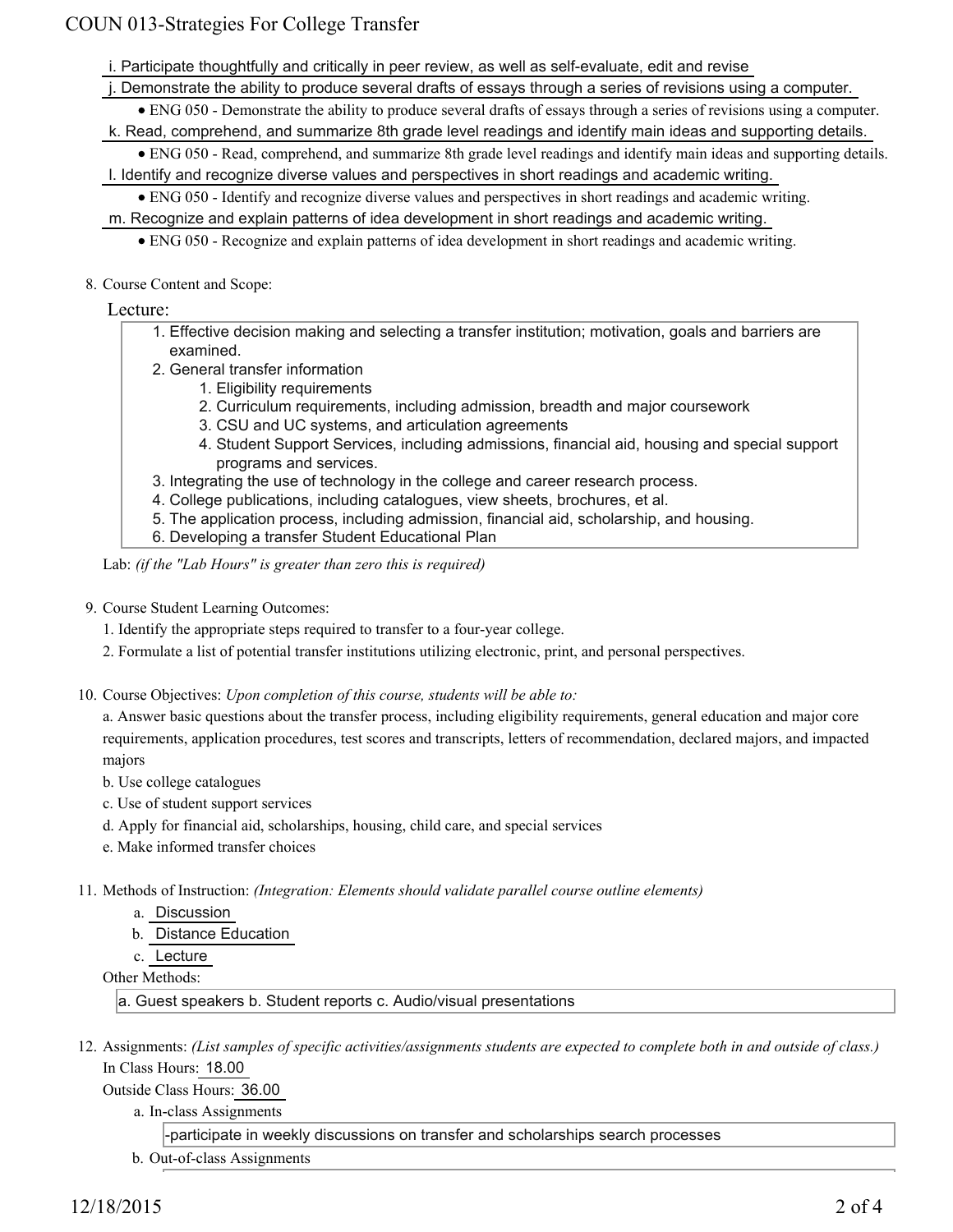# COUN 013-Strategies For College Transfer

a. Complete CSU on-line Admission Application (if appropriate) b. Complete UC on-line Admission Application (if appropriate) c. Prepare a personal statement d. Set up a scholarship portfolio

13. Methods of Evaluating Student Progress: The student will demonstrate proficiency by:

Written homework

Written assignments (autobiographical essay; university report)

Computational/problem solving evaluations

- Computation (units, GPA)
- Student participation/contribution

Skill demonstration: written assignments, reading assignments, preparing a transfer program of study, researching college catalogues and other reference guides on paper and on-line.

- 14. Methods of Evaluating: Additional Assesment Information:
- 15. Need/Purpose/Rationale -- All courses must meet one or more CCC missions. PO-GE C5 – Personal Growth and Development

Exhibit habits of intellectual exploration, personal responsibility, and well being.

IO - Personal and Professional Development Develop realistic goals.

#### 16. Comparable Transfer Course

| <b>University System</b> | <b>Campus</b>    | <b>Course Number</b> | <b>Course Title</b> | <b>Catalog Year</b> |
|--------------------------|------------------|----------------------|---------------------|---------------------|
| <b>CSU</b>               | CSU Fullerton    | <b>CRER 407</b>      | Cañada Collage      |                     |
| <b>CSU</b>               | CSU Fullerton    | <b>COUN 140</b>      |                     |                     |
| <b>CSU</b>               | CSU Long Beach   | COUNS <sub>1</sub>   |                     |                     |
| <b>CSU</b>               | CSU Fullerton    | <b>CRER 410</b>      | Skyline College     |                     |
| <b>CSU</b>               | CSU Monterey Bay | <b>PERS60-61A</b>    |                     |                     |

- 17. Special Materials and/or Equipment Required of Students:
- Required Material? 18. Materials Fees:

### **Material or Item Cost Per Unit Total Cost**

19. Provide Reasons for the Substantial Modifications or New Course:

adding distance education modality

- a. Cross-Listed Course *(Enter Course Code)*: *N/A* b. Replacement Course *(Enter original Course Code)*: STDV-013 20.
- 21. Grading Method *(choose one)*: Pass/No Pass Optional
- MIS Course Data Elements 22.
	- a. Course Control Number [CB00]: CCC000507550
	- b. T.O.P. Code [CB03]: 493010.00 Career Guidance and Orien
	- c. Credit Status [CB04]: D Credit Degree Applicable
	- d. Course Transfer Status [CB05]: B = Transfer CSU
	- e. Basic Skills Status [CB08]: 2N = Not basic skills course
	- f. Vocational Status [CB09]: Not Occupational
	- g. Course Classification [CB11]: Y Credit Course